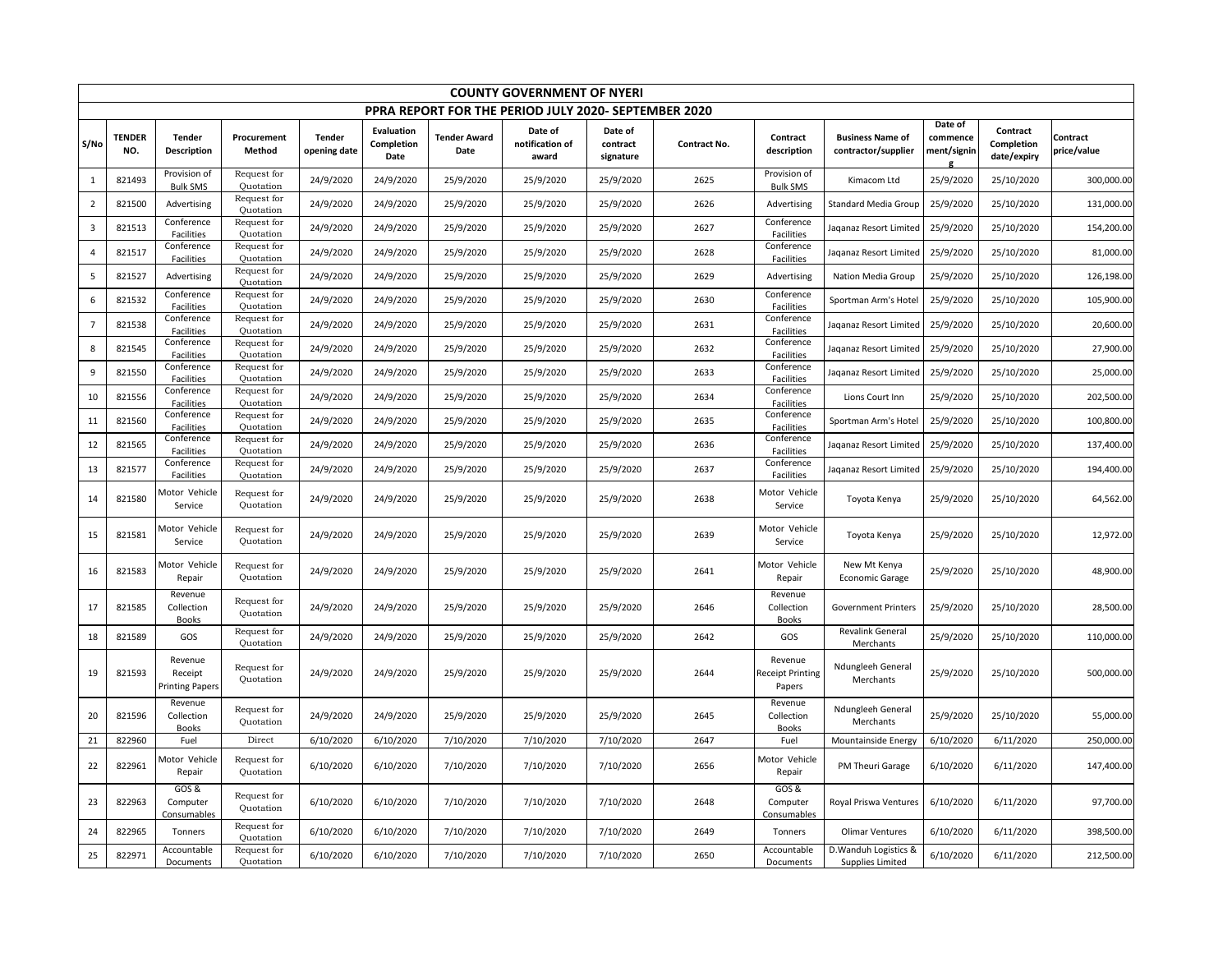| 26 | 822974 | Revenue<br>Collection<br>Books                                                                        | Request for<br>Quotation | 6/10/2020  | 6/10/2020  | 7/10/2020  | 7/10/2020  | 7/10/2020  | 2654 | Revenue<br>Collection<br><b>Books</b>                                                                 | Genteel Investments               | 6/10/2020  | 6/11/2020  | 206,000.00 |
|----|--------|-------------------------------------------------------------------------------------------------------|--------------------------|------------|------------|------------|------------|------------|------|-------------------------------------------------------------------------------------------------------|-----------------------------------|------------|------------|------------|
| 28 | 822977 | Foodstuff                                                                                             | Request for<br>Quotation | 6/10/2020  | 6/10/2020  | 7/10/2020  | 7/10/2020  | 7/10/2020  | 2657 | Foodstuff                                                                                             | <b>Durewax Ventures</b>           | 6/10/2020  | 6/11/2020  | 43,840.00  |
| 29 | 822953 | Fuel                                                                                                  | Direct                   | 6/10/2020  | 6/10/2020  | 7/10/2020  | 7/10/2020  | 7/10/2020  | 2651 | Fuel                                                                                                  | Igecho Holdings<br>Limited        | 6/10/2020  | 6/11/2020  | 400,000    |
| 30 | 822955 | Fuel                                                                                                  | Direct                   | 6/10/2020  | 6/10/2020  | 7/10/2020  | 7/10/2020  | 7/10/2020  | 2652 | Fuel                                                                                                  | Mountainside Energy               | 6/10/2020  | 6/11/2020  | 200,000    |
| 31 | 822956 | Fuel                                                                                                  | Direct                   | 6/10/2020  | 6/10/2020  | 7/10/2020  | 7/10/2020  | 7/10/2020  | 2653 | Fuel                                                                                                  | Mountainside Energy               | 6/10/2020  | 6/11/2020  | 150,000    |
| 32 | 822968 | Fuel                                                                                                  | Direct                   | 6/10/2020  | 6/10/2020  | 7/10/2020  | 7/10/2020  | 7/10/2020  | 2655 | Fuel                                                                                                  | Rusimo Company Ltd                | 6/10/2020  | 6/11/2020  | 226,950    |
| 33 | 821742 | Fuel                                                                                                  | Direct                   | 25/9/2020  | 25/9/2020  | 28/9/2020  | 28/9/2020  | 28/9/2020  | 371  | Fuel                                                                                                  | Mountainside Energy               | 25/9/2020  | 25/10/2020 | 150,000    |
| 34 | 822300 | Fuel                                                                                                  | Direct                   | 28/9/2020  | 28/9/2020  | 29/9/2020  | 29/9/2020  | 29/9/2020  | 491  | Fuel                                                                                                  | Riva Petroleum                    | 28/9/2020  | 28/10/2020 | 200,000    |
| 35 | 822982 | Cleaning<br>Services                                                                                  | Request for<br>Quotation | 12/10/2020 | 12/10/2020 | 14/10/2020 | 14/10/2020 | 14/10/2020 | 373  | Cleaning<br>Services                                                                                  | <b>Meander Ventures</b>           | 12/10/2020 | 12/11/2020 | 324,000    |
| 36 | 821263 | Supply of Fue                                                                                         | Direct<br>Procurement    | 14/9/2020  | 14/9/2020  | 14/9/2020  | 15/9/2020  | 16/9/2020  | 189  | Supply of Fuel                                                                                        | Igecho Holdings Ltd               | 16/9/2020  | 16/10/2020 | 125,000.00 |
| 37 | 821265 | Purchase of<br>curtains                                                                               | Request for<br>Quotation | 14/9/2020  | 14/9/2020  | 14/9/2020  | 15/9/2020  | 16/9/2020  | 190  | Purchase of<br>curtains                                                                               | Market and View<br>Enterprises    | 16/9/2020  | 16/10/2020 | 73,000.00  |
| 38 | 820783 | Supply of Fuel                                                                                        | Direct<br>Procurement    | 4/9/2020   | 4/9/2020   | 4/9/2020   | 5/9/2020   | 6/9/2020   | 546  | Supply of Fuel                                                                                        | Mountainside Energy               | 6/9/2020   | 6/10/2020  | 220,000.00 |
| 39 | 821960 | Provision of<br>Printing<br>Services                                                                  | Request for<br>Quotation | 21/9/2020  | 21/9/2020  | 21/9/2020  | 21/9/2020  | 22/09/2020 | 547  | Provision of<br>Printing<br>Services                                                                  | Las Vegas Computers 22/09/2020    |            | 22/10/2020 | 44,000.00  |
| 40 | 821962 | Supply of Fuel                                                                                        | Direct<br>Procurement    | 21/9/2020  | 21/9/2020  | 21/9/2020  | 21/9/2020  | 22/09/2020 | 548  | Supply of Fuel                                                                                        | Igecho Holdings Ltd               | 22/09/2020 | 22/10/2020 | 500,000.00 |
| 41 | 821969 | Provision of<br>tents, chairs<br>& decoration                                                         | Request for<br>Quotation | 21/9/2020  | 21/9/2020  | 21/9/2020  | 21/9/2020  | 22/09/2020 | 548  | Provision of<br>tents,chairs &<br>decoration                                                          | Diani Sunflower                   | 24/09/2020 | 22/10/2020 | 42,250.00  |
| 42 | 820570 | Motor Vehicle<br>Service                                                                              | Request for<br>Quotation | 1/9/2020   | 1/9/2020   | 1/9/2020   | 2/9/2020   | 3/9/2020   | 401  | Motor Vehicle<br>Service                                                                              | Carclub Motors<br>Accessories Ltd | 3/9/2020   | 3/10/2020  | 138,000.00 |
| 43 | 820571 | Motor Vehicle<br>Service                                                                              | Direct<br>Procurement    | 1/9/2020   | 1/9/2020   | 1/9/2020   | 2/9/2020   | 3/9/2020   | 402  | Motor Vehicle<br>Service                                                                              | Toyota Kenya                      | 3/9/2020   | 3/10/2020  | 56,503.00  |
| 44 | 821777 | Supply of Fuel                                                                                        | Direct<br>Procurement    | 18/9/2020  | 18/9/2020  | 18/9/2020  | 19/9/2020  | 19/9/2020  | 403  | Supply of Fuel                                                                                        | Mountainside Energy               | 19/9/2020  | 19/10/2020 | 600,000.00 |
| 45 | 821779 | Supply of Fue                                                                                         | Direct<br>Procurement    | 18/9/2020  | 18/9/2020  | 18/9/2020  | 19/9/2020  | 19/9/2020  | 404  | Supply of Fuel                                                                                        | Igecho Holdings Ltd               | 19/9/2020  | 19/10/2020 | 400,000.00 |
| 46 | 821782 | Advertising<br>Space                                                                                  | Request for<br>Quotation | 18/9/2020  | 18/9/2020  | 18/9/2020  | 19/9/2020  | 19/9/2020  | 405  | Advertising<br>Space                                                                                  | Standard Media<br>Group           | 19/9/2020  | 19/10/2020 | 67,260.00  |
| 47 | 821791 | Conference<br>Facility                                                                                | Request for<br>Quotation | 18/9/2020  | 18/9/2020  | 18/9/2020  | 19/9/2020  | 19/9/2020  | 406  | Conference<br>Facility                                                                                | Sportman's Arms<br>Hotel          | 19/9/2020  | 19/10/2020 | 84,000.00  |
| 48 | 822679 | fuel 3000<br>liters for<br>governor's<br>ofice vehicles                                               | Open                     | 25/9/2020  | 30/9/2020  | 30/09/2020 | 1/10/2020  | 1/10/2020  | 689  | supply of fuel<br>3000 liters for<br>governor's<br>ofice vehicles                                     | igecho holdings<br>limited        | 1/10/2020  | 1/11/2020  | 300,000.00 |
| 49 | 822680 | serviving of<br>vehicle reg;<br>19CG042A<br>replacement<br>of car battery<br>and front &<br>rear pads | Direct                   | 25/9/2020  | 30/09/2020 | 30/09/2020 | 1/10/2020  | 1/10/2020  | 687  | serviving of<br>vehicle reg;<br>19CG042A<br>replacement<br>of car battery<br>and front &<br>rear pads | toyota kenya limited              | 1/10/2020  | 1/11/2020  | 50,698.00  |
| 50 | 822673 | change of<br>gearbox ATF<br>for subaru<br>outback reg<br>no;<br>19CG033A<br>(KCR 0057)                | Request for<br>Quotation | 25/9/2020  | 30/09/2020 | 1/10/2020  | 2/10/2020  | 2/10/2020  | 690  | servicing of<br>subaru<br>outback reg<br>no; 19CG033A<br>(KCR 0057)<br>change of<br>gearbox ATF       | autospin garage<br>limited        | 2/10/2020  | 2/11/2020  | 18,810.00  |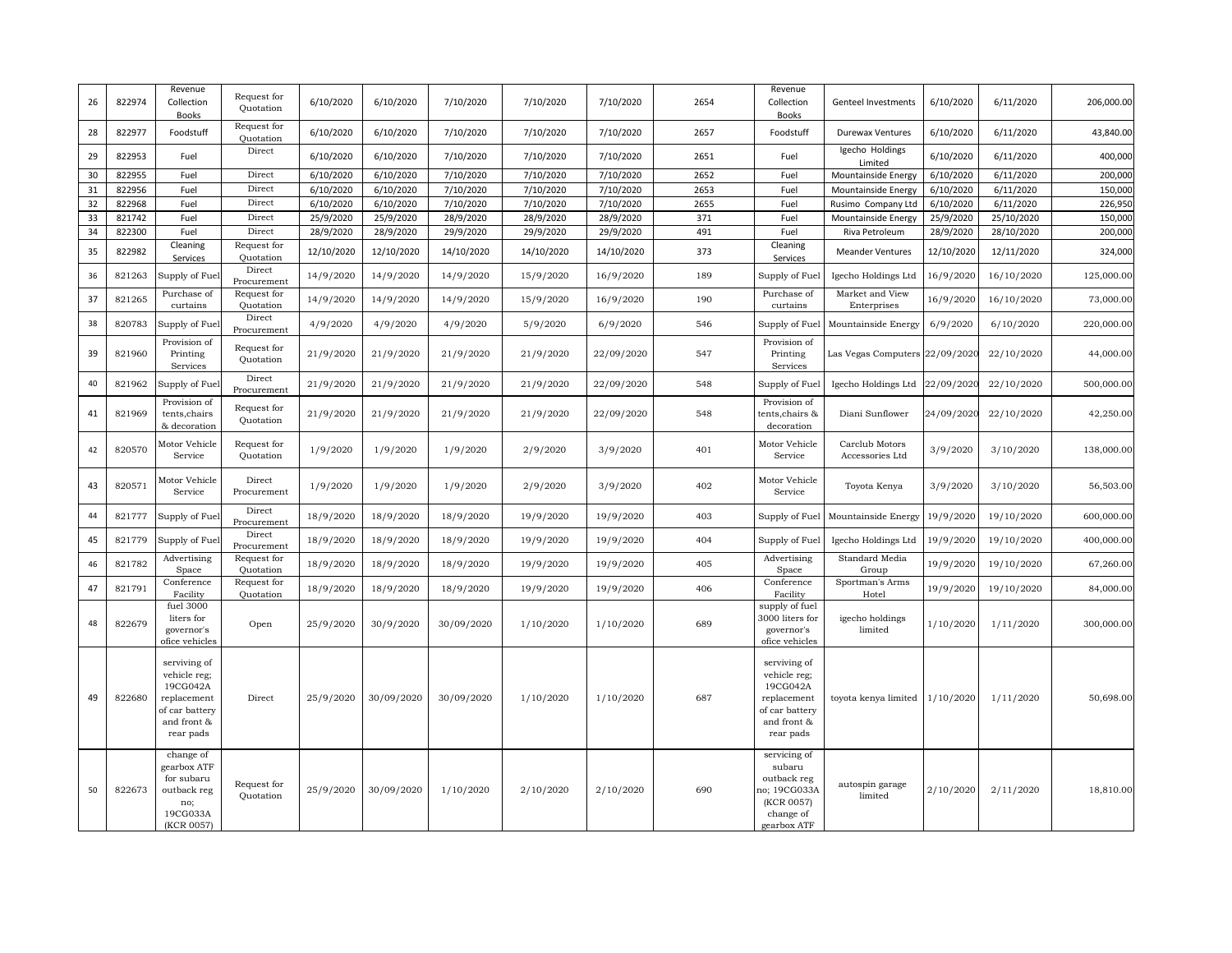| 51 | 822682 | supply and<br>delivery of (1)<br>one smart<br>phone                                                                                         | Request for<br>Quotation | 25/09/2020 | 30/09/2020 | 1/10/2020 | 2/10/2020 | 2/10/2020 | 693 | supply and<br>delivery of (1)<br>one smart<br>phone                                                                                                                      | framedart interiors &<br>concepts                | 2/10/2020 | 2/11/2020  | 74,500.00  |
|----|--------|---------------------------------------------------------------------------------------------------------------------------------------------|--------------------------|------------|------------|-----------|-----------|-----------|-----|--------------------------------------------------------------------------------------------------------------------------------------------------------------------------|--------------------------------------------------|-----------|------------|------------|
| 52 | 822683 | catering<br>services 12<br>pax; tea and<br>snacks $+12$<br>pax; lunch<br>for 3 days<br>from 23rd to<br>$25\mathrm{th}$<br>september<br>2020 | Request for<br>Quotation | 25/9/2020  | 30/09/2020 | 1/10/2020 | 2/10/2020 | 2/10/2020 | 692 | provision of<br>catering<br>services for 12<br>pax; tea and<br>snacks $+12$<br>pax ; lunch for<br>3 days from<br>$23\mathrm{rd}$ to $25\mathrm{th}$<br>september<br>2020 | pammy general<br>merchants                       | 2/10/2020 | 2/11/2020  | 28,800.00  |
| 53 | 822687 | catering<br>services 105<br>pax ; tea and<br>snacks for 3<br>days from<br>19th-21st<br>aug 2020                                             | Request for<br>Quotation | 25/9/2020  | 30/09/2020 | 1/10/2020 | 2/10/2020 | 2/10/2020 | 691 | provision of<br>catering<br>services for<br>$105$ pax; tea<br>and snacks for<br>3 days from<br>$19th-21st$ aug<br>2020                                                   | pammy general<br>merchants                       | 2/10/2020 | 2/11/2020  | 18,750.00  |
| 54 | 823408 | full day<br>conference<br>for 5 pax for<br>3 days 16th-<br>18th sep 2020                                                                    | Request for<br>Quotation | 25/9/2020  | 30/09/2020 | 1/10/2020 | 2/10/2020 | 2/10/2020 | 694 | provision of<br>full day<br>conference for<br>5 pax for 3<br>days16th-18th<br>sep 2020                                                                                   | jaqanaz resort limited 2/10/2020                 |           | 2/11/2020  | 25,000.00  |
| 55 | 823406 | conference<br>facilities for 5<br>pax from<br>Tuesday 7th-<br>Thursday 9th<br>july, 2020                                                    | Request for<br>Quotation | 25/9/2020  | 30/09/2020 | 1/10/2020 | 2/10/2020 | 2/10/2020 | 695 | provision of<br>conference<br>facilities for 5<br>pax from<br>Tuesday 7th-<br>Thursday 9th<br>july, 2020                                                                 | jaqanaz resort limited $\left[ 2/10/2020\right]$ |           | 2/11/2020  | 26,500.00  |
| 56 | 822721 | conference<br>services for<br>11 pax for 3<br>days from<br>27th to 29th<br>july 2020                                                        | Request for<br>Quotation | 25/9/2020  | 30/09/2020 | 1/10/2020 | 2/10/2020 | 2/10/2020 | 688 | provision of<br>conference<br>services for 11<br>pax for 3 days<br>from 27th to<br>29th july 2020                                                                        | sportsmans arms<br>hotel                         | 2/10/2020 | 2/11/2020  | 137,400.00 |
| 57 | 821166 | fuel for<br>vehicles<br>under the<br>office of the<br>county<br>secretary<br>(3000 litres)                                                  | open                     | 11/9/2020  | 15/9/2020  | 15/9/2020 | 17/9/2020 | 17/9/2020 | 429 | supply of fuel<br>for vehicles<br>under the<br>office of the<br>county<br>secretary<br>(3000 litres)                                                                     | igecho holdings<br>limited                       | 17/9/2020 | 17/11/2020 | 300,000.00 |
| 58 | 821454 | space order<br>advertisments)<br>of vacant<br>positions)                                                                                    | Direct                   | 15/9/2020  | 23/9/2020  | 23/9/2020 | 24/9/2020 | 24/9/2020 | 430 | provision of<br>space order for<br>the<br>(advertisments<br>of vacant<br>nositions)                                                                                      | standard group plc                               | 24/9/2020 | 24/10/2020 | 86,640     |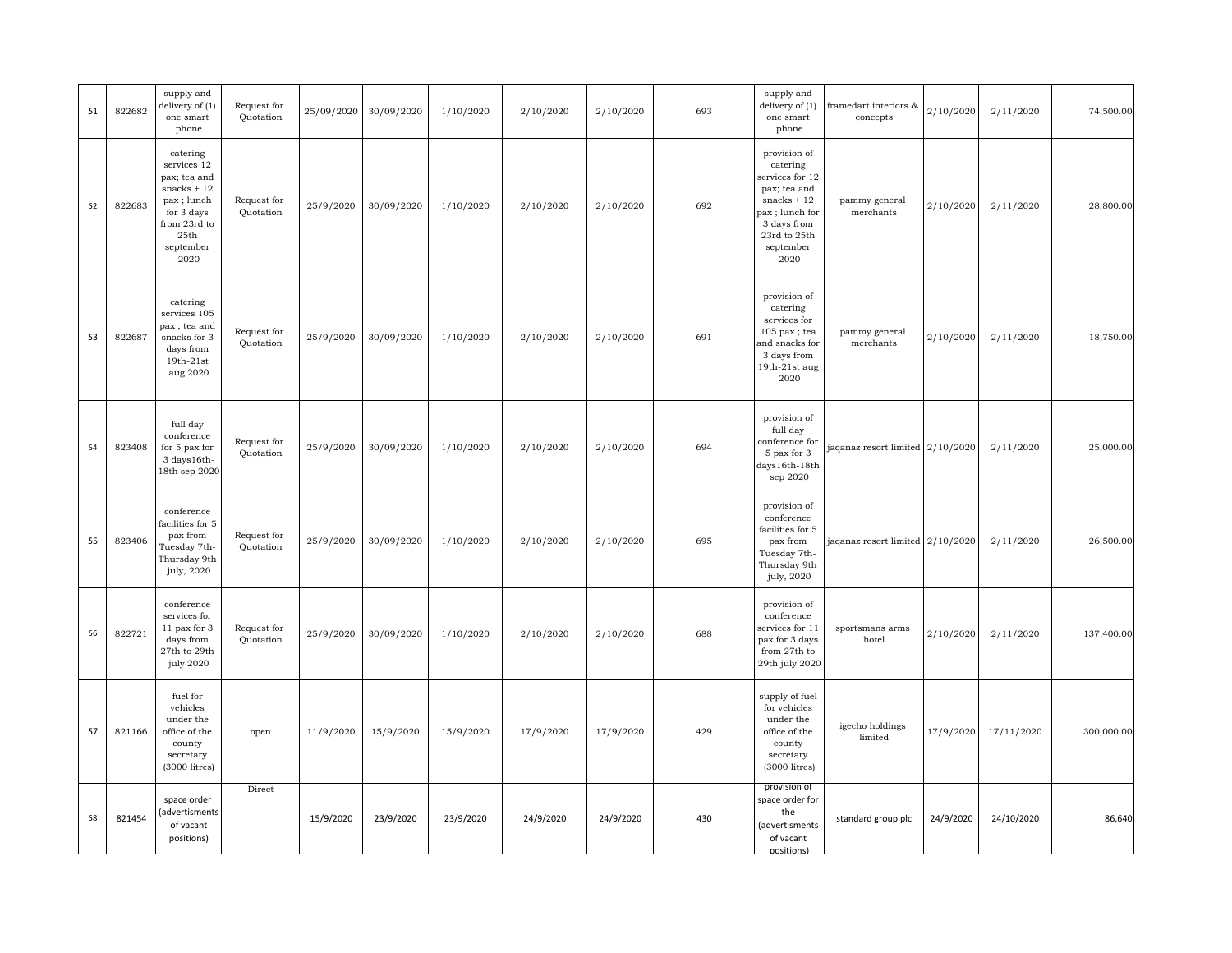| 59 | 821457                                             | tyres (4) size<br>245/70 r16 for<br>vehicle<br>registered<br>19CG008A        | Request for<br>Quotation | 15/9/2020  | 23/9/2020 | 23/9/2020 | 25/9/2020 | 25/9/2020 | 431                            | suppiy and<br>delivery of<br>vehicle tyres (4)<br>size 245/70 r16<br>for vehicle | eagledat investments               | 25/9/2020           | 25/10/2020         | 178,000    |
|----|----------------------------------------------------|------------------------------------------------------------------------------|--------------------------|------------|-----------|-----------|-----------|-----------|--------------------------------|----------------------------------------------------------------------------------|------------------------------------|---------------------|--------------------|------------|
| 60 | 821459                                             | tyres (4) size<br>245/65 R15<br>for vehicle<br>registered<br><b>KAN 941U</b> | Request for<br>Quotation | 15/9/2020  | 30/9/2020 | 30/9/2020 | 1/10/2020 | 1/10/2020 | 432                            | supply and<br>delivery of<br>vehicle tyres (4)<br>ize 245/65 R15<br>for vehicle  | jalis enterprises limited          | 1/10/2020           | 1/11/2020          | 32,000     |
| 61 | 822217                                             | county<br>inspectorate<br>uniforms                                           | Request for<br>Quotation | 23/09/2020 | 1/10/2020 | 1/10/2020 | 2/10/2020 | 2/10/2020 | 433                            | supply and<br>delivery of<br>county<br>inspectorate<br>uniforms                  | gakwanja school<br>uniforms        | 2/10/2020           | 2/11/2020          | 155,000    |
| 62 | CGN/ALF<br>1759113/<br>2020-                       | Conference                                                                   | Request for              |            |           |           |           |           |                                | Conference                                                                       |                                    |                     |                    |            |
|    | 2021                                               | package                                                                      | quotation                | 7/7/2020   | 7/7/2020  | 7/7/2020  | 7/7/2020  | 7/7/2020  | 1759113                        | package                                                                          | Jaqanaz Resort                     | 7/7/2020            | 6/8/2020           | 90,000.00  |
| 63 | CGN/ALF<br>1123136/<br>2020-<br>2021               | Conference<br>package                                                        | Request for<br>quotation | 14/7/2020  | 14/7/2020 | 14/7/2020 | 14/7/2020 | 14/7/2020 | 1123136                        | Conference<br>package                                                            | Jaqanaz Resort                     | 14/7/2020           | 13/8/2020          | 66,000.00  |
|    | CGN/ALI                                            |                                                                              |                          |            |           |           |           |           |                                |                                                                                  |                                    |                     |                    |            |
| 64 | 3489263/<br>2020-                                  |                                                                              | Direct                   |            |           |           |           |           |                                |                                                                                  |                                    |                     |                    |            |
|    | 2021                                               | supply of fuel                                                               | Procurement              | 9/9/2020   | 9/9/2020  | 9/9/2020  | 9/9/2020  | 9/9/2020  | 3489263                        | supply of fuel                                                                   | Jalis enterprises Itd              | 9/9/2020            | 8/10/2020          | 500,000.00 |
| 65 | Г.<br>$H/01/202$ facility<br>$0 - 2021$            | CGN/HEA Provisi on of<br>confer nce                                          | Request for<br>quotation | 13/7/2020  | 13/7/2020 | 15/7/2020 | 15/7/2020 | 15/7/2020 | 0184985                        | Provisi on of<br>confere nce<br>facility                                         | Sportman's Arms<br>Hotel Nanyuki   | 15/7/2020 14/8/202  | 0                  | 70,200     |
| 66 | ĹT<br>$H/02/202$ tonner s<br>$0 - 2021$            | CGN/HEA Supply and<br>deliver y of                                           | Request for<br>quotation | 6/8/2020   | 6/8/2020  | 10/8/2020 | 10/8/2020 | 10/8/2020 | 3519379                        | Supply and<br>delivery of<br>tonners                                             | Kengong Ventures                   | 10/8/2020 9/9/2020  |                    | 46,000     |
| 67 | CGN/HEA<br>ĽT<br>$H/02/202$ tonner s<br>$0 - 2021$ | Supply and<br>deliver y of                                                   | Request for<br>quotation | 6/8/2020   | 6/8/2020  | 10/8/2020 | 10/8/2020 | 10/8/2020 | 3519380                        | Supply and<br>delivery of<br>tonners                                             | Alsy General<br>Merchants          | 9/8/2020            | 8/9/2020           | 84,000     |
| 68 | CGN/HEA<br>ĽT<br>$0 - 2021$                        | Supply and<br>deliver y of<br>H/03/202 dental materi<br>als                  | Request for<br>quotation | 7/8/2020   | 7/8/2020  | 28/8/2020 | 28/8/2020 | 1/9/2020  | 3519388<br>$\alpha$<br>3519389 | Supply and<br>delivery of<br>dental materia                                      | Kevmed Dental and<br>Medical       |                     | 1/9/2020 2/10/2020 | 765,000    |
| 69 | CGN/HEA<br>ĽT<br>$0 - 2021$                        | Supply and<br>deliver y of<br>H/04/202 dental materi<br>als                  | Request for<br>quotation | 7/8/2020   | 7/8/2020  | 28/8/2020 | 28/8/2020 | 4/9/2020  | 519390                         | Supply and<br>delivery of<br>dental materia                                      | <b>Total Hospital</b><br>Solutions |                     | 4/9/2020 3/10/2020 | 760,000    |
| 70 | CGN/HEA<br>LT<br>H/05/202<br>$0 - 2021$            | Supply and<br>deliver y of<br>Batteri es for<br>$\rm BP$<br>machi nes        | Request for<br>quotation | 8/8/2020   | 8/8/2020  | 10/8/2020 | 10/8/2020 | 10/8/2020 | 3519451                        | Supply and<br>delivery of<br>Batteri es for<br>BP<br>machin es                   | Geokram Enterprises                | 10/8/2020 9/9/2020  |                    | 469,810    |
| 71 | CGN/HEA<br>.T<br>H/05/202<br>$0 - 2021$            | Supply and<br>delivery of<br>dental<br>materials                             | Request for<br>quotation | 8/8/2020   | 7/8/2020  | 28/8/2020 | 28/8/2020 | 31/8/2020 | 3519453                        | Supply and<br>delivery of<br>dental<br>materials                                 | Crown Solutions                    | 31/8/2020 30/9/2020 |                    | 599,500    |
| 73 | CGN/HEA<br>$0 - 2021$                              | Supply and<br>deliver y of<br>H/05/202 dental materi<br>als                  | Request for<br>quotation | 7/8/2020   | 7/8/2020  | 28/8/2020 | 28/8/2020 | 2/9/2020  | 3519394                        | Supply and<br>delivery of<br>dental materia                                      | Semu Medicals                      |                     | 2/9/2020 1/10/2020 | 310,000    |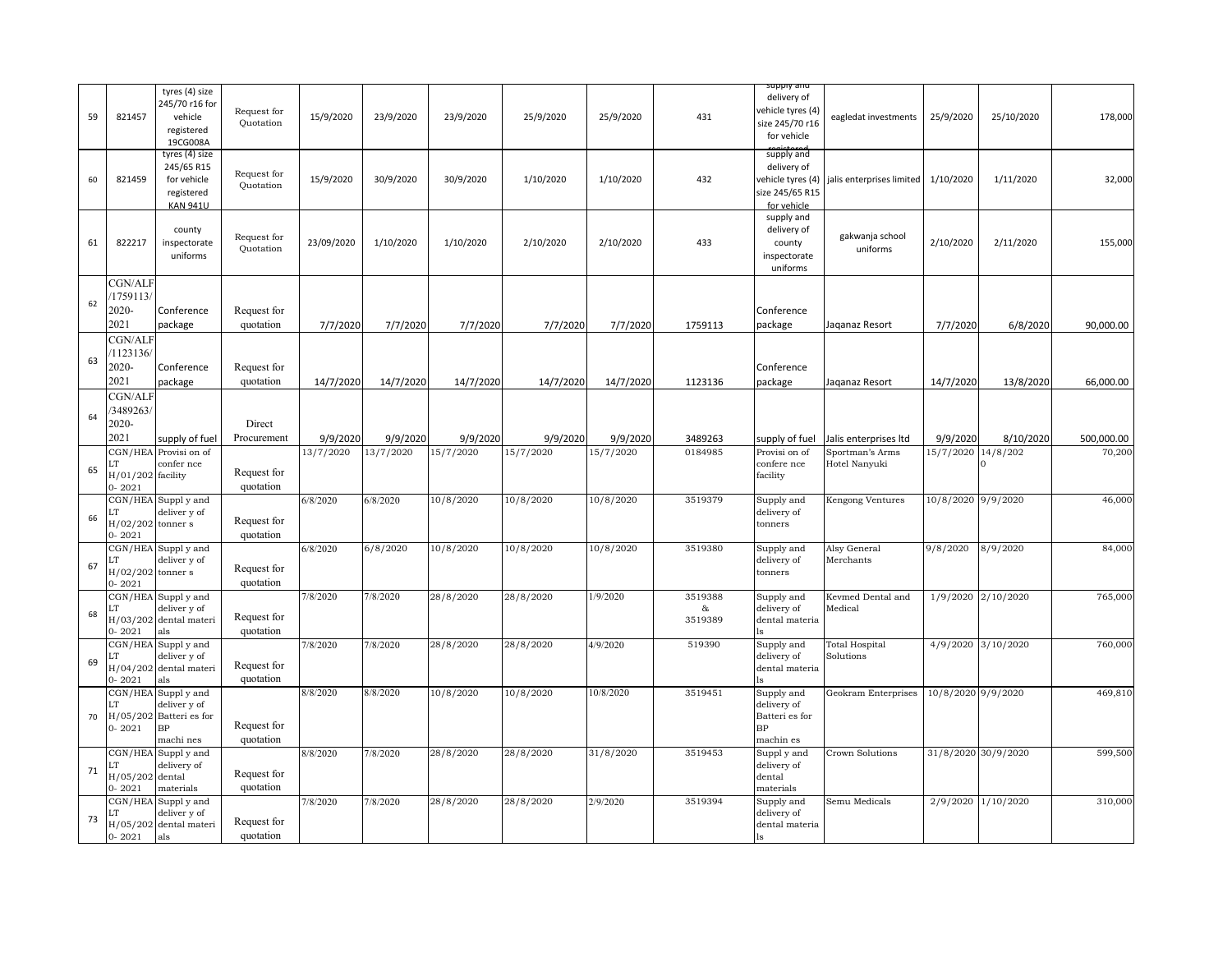| 74 | LT<br>$0 - 2021$                             | CGN/HEA Supply and<br>deliver y of<br>H/05/202 dental materi<br>als            | Request for<br>quotation | 7/8/2020       | 7/8/2020  | 28/8/2020           | 28/8/2020         | 1/9/2020          | 3519387                               | Supply and<br>delivery of<br>dental materia                          | Kevmed                                      |                     | 1/9/2020 1/10/2020   | 7,500        |
|----|----------------------------------------------|--------------------------------------------------------------------------------|--------------------------|----------------|-----------|---------------------|-------------------|-------------------|---------------------------------------|----------------------------------------------------------------------|---------------------------------------------|---------------------|----------------------|--------------|
| 75 | LТ<br>H/08/202<br>$0 - 2021$                 | CGN/HEA Provisi on of<br>securi ty<br>service s at<br>Mt.Ke nya<br>Hospit al   | Request for<br>quotation | 25/9/2020      | 25/9/2020 | 30/9/2020           | 30/9/2020         | 30/9/2020         | CGN/HEALTH<br>$/08/2$ 020-<br>2021    | Provisi on of<br>securit y<br>service s at<br>Mt.Ken ya<br>Hospita 1 | Blue pison Services<br>Limited              |                     | 1/10/2020 30/09/2020 | 1,167,600    |
| 76 | CGN/HEA<br>LT<br>H/16/202<br>$0 - 2021$      | Supply and<br>deliver y of<br>handw<br>ashing facility                         | Request for<br>quotation | 10/8/2020      | 10/8/2020 | $\frac{12}{8/2020}$ | 12/8/2020         | 12/8/2020         | 3519393                               | Supply and<br>delivery of<br>handw ashing<br>facility                | Eagledat Limited                            |                     | 12/8/2020 11/7/2020  | 265,120      |
| 77 | CGN/HEA<br>LT<br>$0 - 2021$                  | Supply and<br>deliver y of<br>H/22/202 100se ater<br>tents                     | Request for<br>quotation | 19/8/2020      | 19/8/2020 | 14/9/2020           | 15/9/2020         | 20/9/2020         | CGN/HEALTH<br>/22/20 20-<br>2021      | Supply and<br>delivery of<br>100sea ter<br>tents                     | Patline ventures                            |                     | 20/9/2020 19/10/2020 | 905,800      |
| 78 | CGN/HEA<br>ÌЛ.<br>H/28/202 N70<br>$0 - 2021$ | Supply and<br>deliver y of<br>batteri es                                       | Request for<br>quotation | 17/8/2020      | 17/8/2020 | 19/8/2020           | 19/8/2020         | 19/8/2020         | 3519384                               | Supply and<br>delivery of<br>N70 batterie s                          | Othaya Motors                               |                     | 19/8/2020 18/9/2020  | 70,800       |
| 79 | H/33/202 boxes<br>$0 - 2021$                 | CGN/HEA Supply of<br>blood Cooler                                              | Request for<br>quotation | 25/8/2020      | 25/8/2020 | 27/8/2020           | 27/8/2020         | 27/8/2020         | 3519385                               | Supply of<br>blood Cooler<br>boxes                                   | Nickpharm LTD                               |                     | 27/8/2020 26/9/2020  | 19,600       |
| 80 | LT<br>H/35/202<br>$0 - 2021$                 | CGN/HEA Supply and<br>deliver y of<br>refres hment<br>s for blood<br>donati on | Request for<br>quotation | 25/8/2020      | 25/8/2020 | 27/8/2020           | 27/8/2020         | 27/8/2020         | 3519386                               | Supply and<br>delivery of<br>refresh ments<br>for blood<br>donatio n | Bejogi Company                              |                     | 27/8/2020 26/9/2020  | 31,850       |
| 81 | T<br>H/36/202<br>$0 - 2021$                  | CGN/HEA Supply and<br>deliver y of<br>dental Cartli<br>dge                     | Request for<br>quotation | 7/8/2020       | 7/8/2020  | 27/8/2020           | 27/8/2020         | 27/8/2020         | 3519381                               | Supply and<br>delivery of<br>dental Cartlid                          | Kevmed dental and<br>Medial Supplies LTD    |                     | 27/8/2020 26/9/2020  | 480,000      |
| 82 | CGN/HEA<br>LT<br>H/40/202<br>$0 - 2021$      | Constr uction<br>of incine<br>rator for<br>Mt.Ke nya<br>Hospit al              | Request for<br>quotation | 28/8/2020      | 28/8/2020 | 7/9/2020            | 7/9/2020          | 21/9/2020         | CGN/HEALTH/<br>40/20<br>$20-$<br>2021 | Constr uction<br>of inciner ator<br>for Mt.Ken ya<br>Hospita 1       | Equitorial Contractors 21/9/2020 20/12/2020 |                     |                      | 1,498,860.60 |
| 83 | 3519371                                      | Supply and<br>deliver y of<br>Fuel                                             | Direct                   | 3/8/2020       | 3/8/2020  | 5/8/2020            |                   | 5/8/2020 5/8/2020 | 3519371                               | Supply and<br>delivery of Fuel                                       | Mountainsi de energy                        | 5/8/2020 4/9/2020   |                      | 500,000      |
| 84 | 3519372                                      | Supply and<br>deliver y of<br>Airtim e                                         | Direct                   | 3/8/2020       | 3/8/2020  | 5/8/2020            | 5/8/2020 5/8/2020 |                   | 3519372                               | Supply and<br>delivery of<br>Airtime                                 | Safaricom LTD                               | 5/8/2020 4/9/2020   |                      | 226,000      |
| 85 | 3519383                                      | Supply and<br>deliver y of<br>Airtim e                                         | Direct                   | 28/9/2020      | 28/9/2020 | 30/9/2020           | 30/9/2020         | 30/9/2020         | 3519383                               | Supply and<br>delivery of<br>Airtime                                 | Safaricom LTD                               |                     | 30/9/2020 29/10/2020 | 927,000      |
| 86 | 3519376                                      | Supply and<br>deliver y of<br>Fuel                                             | Direct                   | 11/08/<br>2020 | 13/8/2020 | 13/8/2020           | 13/8/2020         | 13/8/2020         | 3519376                               | Supply and<br>delivery of Fuel                                       | Mountainsi de energy                        | 13/8/2020 12/9/2020 |                      | 800,000      |
| 87 | CGN/HEA<br>T<br>H/47/202<br>$0 - 2021$       | Hall hire and<br>provision of<br>tea and<br>snacks                             | Request for<br>Ouotation | 9/9/2020       | 9/9/2020  | 11/9/2020           | 11/9/2020         | 11/9/2020         | 0184997                               | Hall hire and<br>provision of<br>tea and snacks                      | Ibis Hotel                                  |                     | 11/9/2020 10/10/2020 | 88,800       |
| 89 | 3519374                                      | Suppl y and<br>Delive ry of<br><b>Blood Pressu</b><br>re Machi nes             | Direct                   | 3/8/2020       | 3/8/2020  | 5/8/2020            | 5/8/2020          | 5/8/2020          | 3519374                               | Supply and<br>Deliver y of<br><b>Blood Pressur</b><br>e Machin es    | <b>KEMSA</b>                                | 5/8/2020 4/9/2020   |                      | 273,600      |